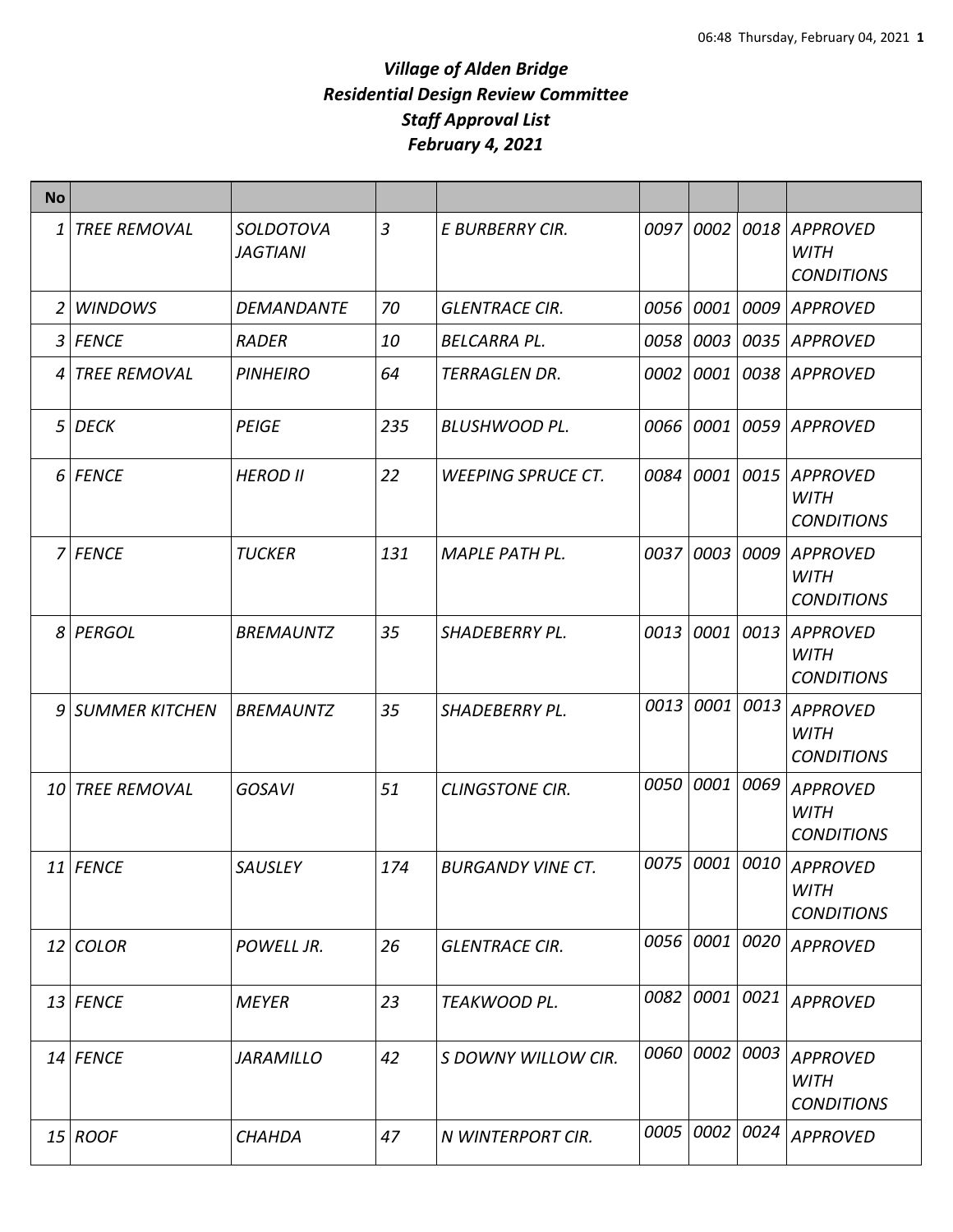| <b>No</b>       |                     |                                                    |    |                           |           |           |      |                                                     |
|-----------------|---------------------|----------------------------------------------------|----|---------------------------|-----------|-----------|------|-----------------------------------------------------|
| 16              | <b>TREE REMOVAL</b> | <b>HERRIN</b>                                      | 18 | <b>S BRISTOL OAK CIR.</b> | 0011      | 0002      | 0057 | <b>APPROVED</b>                                     |
|                 | 17 ROOF             | <b>CAROL A</b><br><b>REVOCABLE</b><br><b>TRUST</b> | 10 | DOVEPLUMB PL.             |           | 0031 0001 | 0047 | <b>APPROVED</b>                                     |
|                 | 18 FENCE            | <b>HAWKINS</b>                                     | 22 | <b>WESTWARD RIDGE PL.</b> |           | 0074 0001 | 0011 | <b>APPROVED</b>                                     |
|                 | 19 FLAG POLE        | <b>DRAKE</b>                                       | 58 | EAGE MEAD PL.             |           | 0063 0002 | 0022 | <b>APPROVED</b>                                     |
|                 | 20 PATIO COVER      | <b>LEVETT</b>                                      | 19 | <b>FALLSBURY CT.</b>      |           | 0058 0001 | 0005 | <b>APPROVED</b><br><b>WITH</b><br><b>CONDITIONS</b> |
| 21              | <b>COLOR</b>        | <b>LEVETT</b>                                      | 19 | <b>FALLSBURY CT.</b>      | 0058 0001 |           | 0005 | <b>APPROVED</b><br><b>WITH</b><br><b>CONDITIONS</b> |
| 22              | <b>TREE REMOVAL</b> | <b>FERNANDES DE</b><br><i><b>ARAUJO</b></i>        | 14 | WILD ASTR CT.             | 0039      | 0001      | 0066 | <b>APPROVED</b>                                     |
| 23 <sup>1</sup> | <b>DOG RUN</b>      | <b>GRIFFITH</b>                                    | 35 | REDLAND PL.               | 0036 0001 |           | 0039 | <b>APPROVED</b><br><b>WITH</b><br><b>CONDITONS</b>  |
|                 | 24 ARTIFICIAL TURF  | <b>GRIFFITH</b>                                    | 35 | <b>REDLAND PL.</b>        | 0036 0001 |           | 0039 | <b>APPROVED</b><br>WITH<br><b>CONDITONS</b>         |
| 25              | <b>FENCE</b>        | <b>SMITH</b>                                       | 7  | <b>CINNAMON TEAL PL.</b>  | 0001      | 0003      | 0020 | <b>APPROVED</b><br><b>WITH</b><br><b>CONDITIONS</b> |
|                 | $26$ ROOF           | WEITEKAMP                                          | 6  | PADDOCK PINES PL.         |           |           |      | 0028 0001 0025 APPROVED                             |
|                 | 27 FENCE            | <b>RENEAU</b>                                      | 67 | <b>MYSTIC ARBOR PL.</b>   |           | 0010 0001 | 0012 | <b>APPROVED</b>                                     |
|                 | 28 FENCE            | DAVID M BRYANT 107<br><b>TRUST</b>                 |    | W RUSSET GROVE CIR.       |           |           |      | 0075   0002   0014   APPROVED                       |
| 29              | <b>WINDOWS</b>      | <b>ALGIBEZ ALONSO</b>                              | 14 | <b>CLOVERGATE CIR.</b>    |           | 0054 0001 | 0027 | APPROVED                                            |
|                 | 30 COLOR            | <b>ALGIBEZ ALONSO</b>                              | 14 | <b>CLOVERGATE CIR.</b>    |           | 0054 0001 |      | 0027 APPROVED                                       |
| 31              | <b>TREE REMOVAL</b> | <b>OCAMPO</b>                                      | 3  | <b>BLUFF CREEK PL.</b>    |           | 0073 0002 |      | 0016 APPROVED                                       |
| 32              | <b>TREE REMOVAL</b> | <b>ARNOLD</b>                                      | 34 | <b>ORCHARD DALE CIR.</b>  |           | 0047 0001 | 0029 | <b>APPROVED</b>                                     |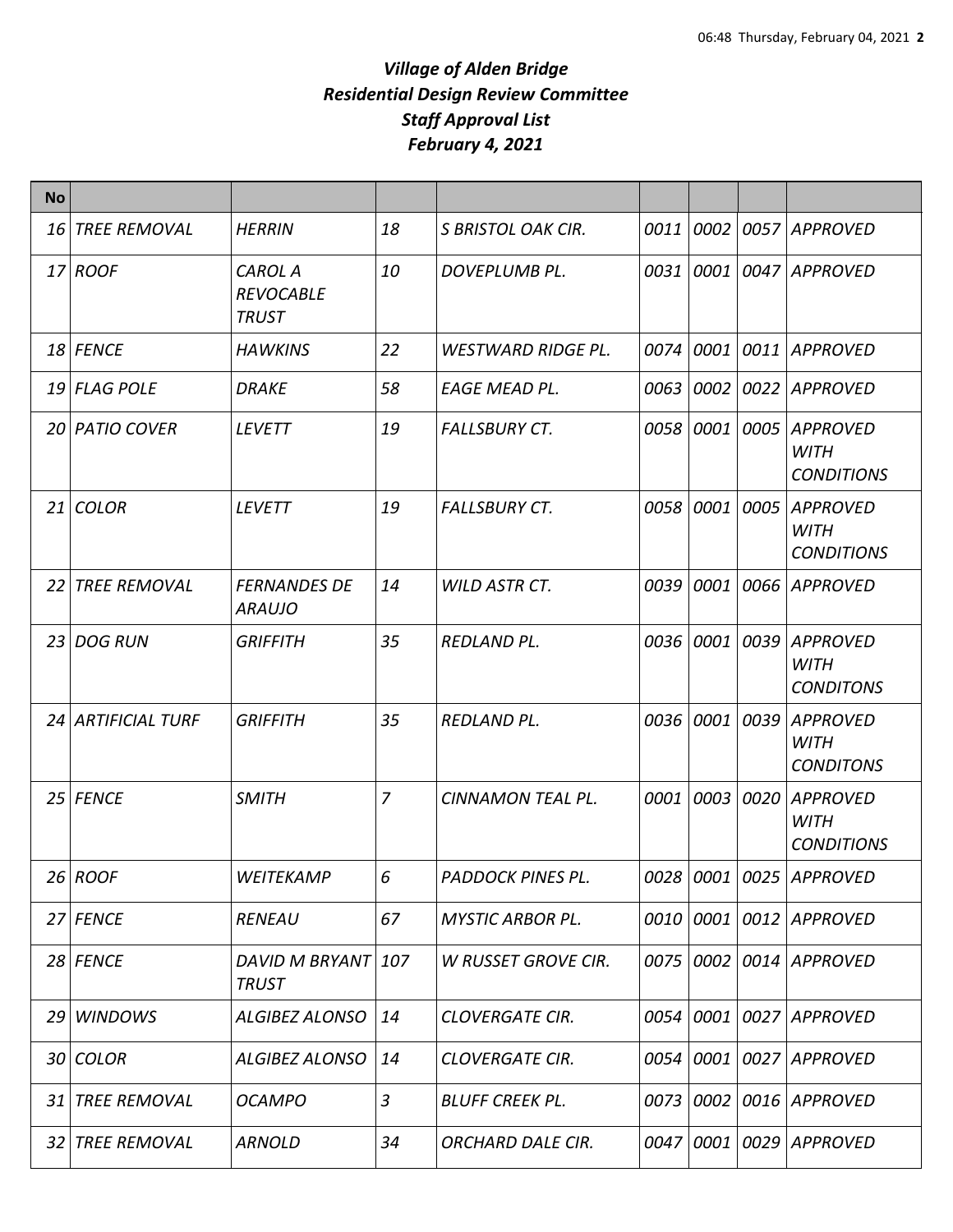| <b>No</b> |                     |                    |                          |                                  |           |           |      |                                                     |
|-----------|---------------------|--------------------|--------------------------|----------------------------------|-----------|-----------|------|-----------------------------------------------------|
|           | 33 COLOR            | <b>FLOWERS JR.</b> | 35                       | E GREEN GABLES CIR.              | 0009      | 0001      | 0009 | <b>APPROVED</b>                                     |
|           | 34 PLAY STRUCTURE   | <b>SCHWACH</b>     | $\overline{3}$           | TRILLING BIRD PL.                | 0081      | 0003      | 0001 | <b>APPROVED</b>                                     |
| 35.       | <b>TREE REMOVAL</b> | <b>ABEL</b>        | 62                       | N FLICKERING SUN CIR.            | 0093 0001 |           | 0076 | <b>APPROVED</b><br><b>WITH</b><br><b>CONDITIONS</b> |
|           | 36 POOL             | <b>DIAS</b>        | 162                      | <b>E ELM CRESCENT</b>            | 0004      | 0001      | 0004 | <b>APPROVED</b><br><b>WITH</b><br><b>CONDITIONS</b> |
|           | 37 PAVERS           | <b>NING</b>        | 35                       | TOWNSEND PL.                     | 0003      | 0002      | 0052 | <b>APPROVED</b>                                     |
|           | 38 WALKWAY          | <b>NING</b>        | 35                       | TOWNSEND PL.                     | 0003      | 0002      | 0052 | <b>APPROVED</b>                                     |
|           | 39 FENCE            | PURPERA JR.        | 207                      | <b>SHALE RUN PL.</b>             | 0057 0001 |           | 0049 | <b>APPROVED</b><br><b>WITH</b><br><b>CONDITIONS</b> |
| 40 I      | <b>COLOR</b>        | <b>SAMICK</b>      | 98                       | <b>W HOBBIT GLEN DR.</b>         | 0076 0001 |           | 0024 | <b>APPROVED</b>                                     |
|           | 41 FENCE            | <b>KELLEY</b>      | 58                       | TERRAGLEN DR.                    |           | 0002 0001 | 0040 | <b>APPROVED</b>                                     |
|           | 42 FENCE            | <b>CROSBY</b>      | 19                       | <b>ALDEN GLEN CT.</b>            | 0020      | 0001      | 0005 | <b>APPROVED</b>                                     |
|           | 43 FENCE            | <b>WILLIAMS</b>    | $\overline{2}$           | <b>FLINTSHIRE PL.</b>            | 0044 0002 |           | 0019 | <b>APPROVED</b><br><b>WITH</b><br><b>CONDITONS</b>  |
|           | 44 ROOF             | <b>COURTNEY II</b> | 22                       | PADDOCK PINES PL.                |           | 0028 0001 | 0021 | <b>APPROVED</b>                                     |
|           | 45 WINDOWS          | <b>CAMPBELL</b>    | $\overline{\mathcal{L}}$ | <b>W GEENHILL TERRACE</b><br>PL. |           |           |      | 0087 0001 0057 APPROVED                             |
|           | 46 TREE REMOVAL     | WELLER             | $\overline{7}$           | <b>BETONY PL.</b>                |           | 0044 0001 |      | 0036 APPROVED                                       |
|           | 47 FENCE            | PAULL              | 27                       | <b>IVY GARDEN ST.</b>            |           | 0055 0003 |      | 0020 APPROVED                                       |
|           | 48 FENCE            | <b>HENDRICKS</b>   | 31                       | <b>IVY GARDEN ST.</b>            |           | 0055 0003 |      | 0019 APPROVED                                       |
|           | 49 TREE REMOVAL     | <b>GUNYUZLU</b>    | 26                       | <b>STERLING POND CIR.</b>        |           | 0003 0003 |      | 0007 APPROVED                                       |
|           | 50 COLOR            | <b>GEORGE</b>      | 47                       | <b>IVY GARDEN ST.</b>            |           | 0055 0003 | 0015 | <b>APPROVED</b>                                     |
| 51        | <b>TREE REMOVAL</b> | <b>TOMLINSON</b>   | $\overline{7}$           | DOVEWING PL.                     |           | 0006 0001 | 0026 | <b>APPROVED</b>                                     |
|           | 52 COLOR            | <b>DORE</b>        | 90                       | <b>GLENTRACE CIR.</b>            |           | 0056 0001 |      | 0004 APPROVED                                       |